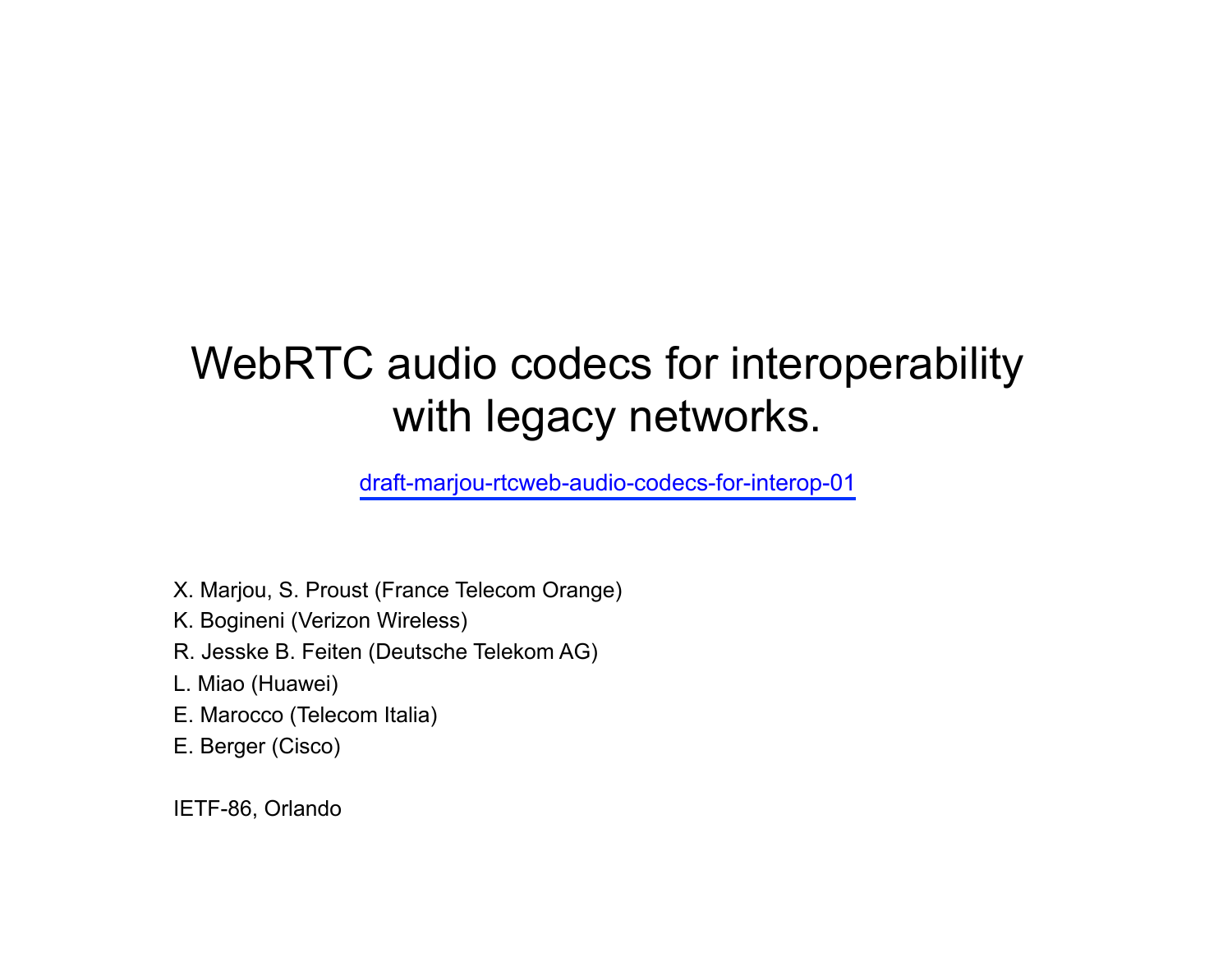# The context

draft-ietf-rtcweb-audio-01 currently states that:

#### **3. Codec Requirements**

•To ensure a baseline level of interoperability between WebRTC clients, a minimum set of required codecs are specified below. **While this section specifies the codecs that will be mandated for all WebRTC client implementations, it leaves the question of supporting additional codecs to the will of the implementer.** 

•WebRTC clients are REQUIRED to implement the following audio codecs.

- Opus [RFC6716], with any ptime value up to 120 ms
- G.711 PCMA and PCMU with one channel, a rate of 8000 Hz and a ptime of 20 see section 4.5.14 of [RFC3551]
- Telephone Event [RFC4733]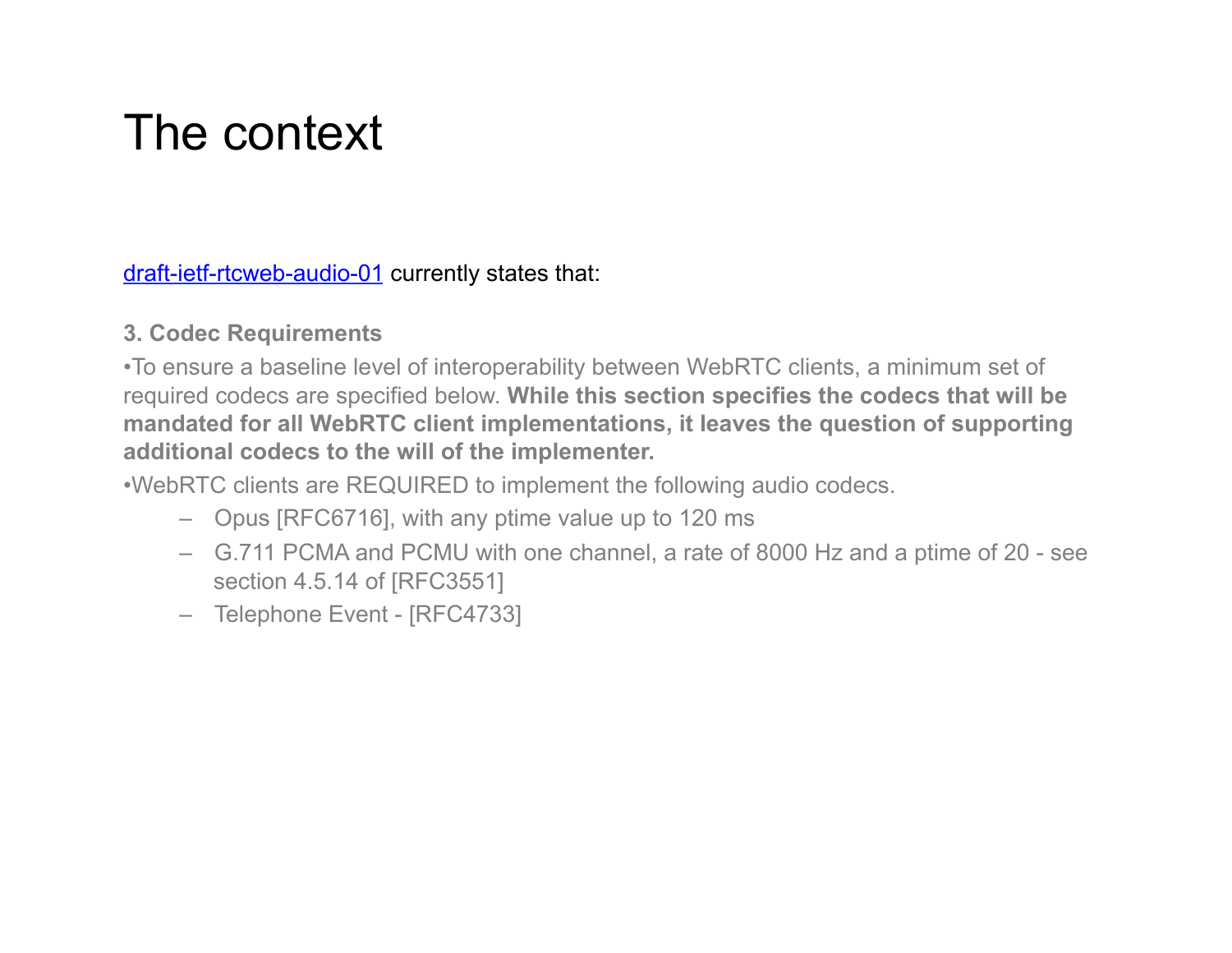## The problem

There is a real need for some additional codecs that are already deployed in billions of voice devices:

- AMR
- AMR-WB
- $G.722$

On one side, draft-marjou-rtcweb-audio-codecs-for-interop-01 highlights the drawbacks of transcoding:

- Cost issues
- Intrisic quality degradation
- Degraded interactivity due to increased latency
- Effiency of codec like AMR-WB over mobile radio access

On the other hand, it is recognized that implementing additional codecs in the browsers generate additional costs.

So far, **draft-ietf-rtcweb-audio-01** does not encourage implementing these codecs at all, which will results in massive transcoding.

Stronger statements about these codecs are thus needed but with strong care to not put unjustified additional costs on browsers.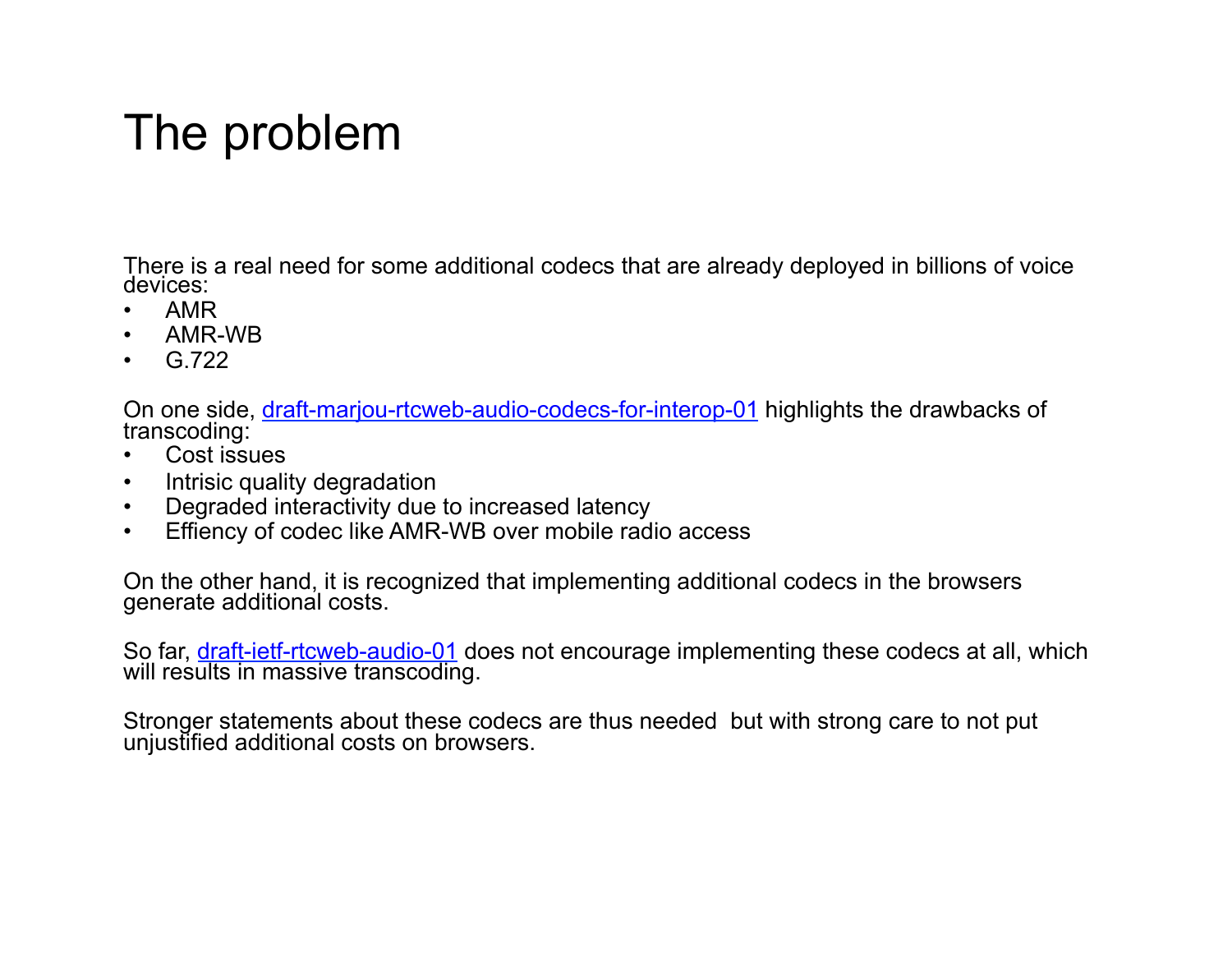## The proposed way-forward

The proposed way forward intends to be a compromise between browsers costs and network transcoding costs from a codec implementation perspective:

•Improve interoperability by stronger statement in draft-ietf-rtcweb-audio-01 recommending the supports of these codecs but make them mandatory only when cost impact on the browsers can be strongly limited : codecs already supported on the devices and no additional license costs.

•Add the following sub-section related to AMR, AMR-WB and G.722 in draft-ietf-rtcweb-audio-01. (There is a zoom on it in the next slide).

#### 3. Audio Codecs

•3.1. Required Codecs

To ensure a baseline level of interoperability between WebRTC clients, a minimum set of required codecs are specified below. WebRTC clients are REQUIRED to implement the following audio codecs.

- Opus [RFC6716], with any ptime value up to 120 ms
- G.711 PCMA and PCMU with one channel, a rate of 8000 Hz and a ptime of 20 see section 4.5.14 of [RFC3551]
- Telephone Event [RFC4733]

#### •3.2. Additional Codecs

AMR-WB, AMR and G.722 codecs SHOULD be implemented by WebRTC end-points to avoid transcoding costs and quality degradations towards legacy fixed and mobile devices and allow interworking with enhanced voice quality (rather than fall back to G.711 narrow band voice).

WebRTC browsers on devices for which the implementation of AMR is mandatory for voice services MUST allow AMR to be negotiated and used at WebRTC level provided it is ensured that no additional license fees are required. WebRTC browsers on wide-band devices for which the implementation of AMR-WB is mandatory for voice services MUST allow AMR-WB to be negotiated and used at WebRTC level provided it is ensured that no additional license fees are required.

WebRTC browsers devices for which the implementation of G.722 is mandatory for voice services MUST allow G. 722 to be negotiated and used at WebRTC level.